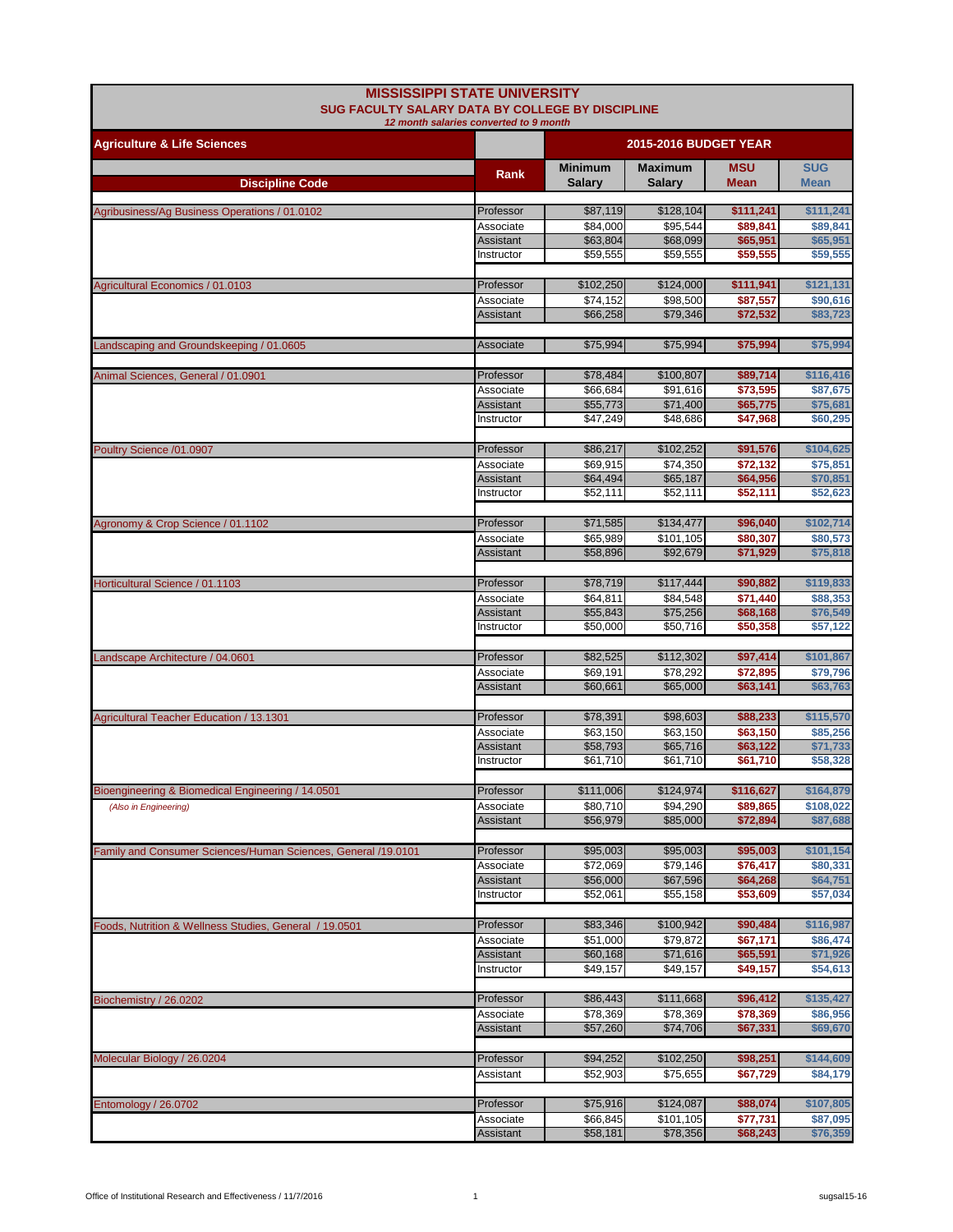| <b>MISSISSIPPI STATE UNIVERSITY</b><br>SUG FACULTY SALARY DATA BY COLLEGE BY DISCIPLINE<br>12 month salaries converted to 9 month |             |                                 |                           |                           |           |  |
|-----------------------------------------------------------------------------------------------------------------------------------|-------------|---------------------------------|---------------------------|---------------------------|-----------|--|
| <b>Architecture, Art &amp; Design</b>                                                                                             |             | <b>2015-2016 BUDGET YEAR</b>    |                           |                           |           |  |
| <b>Discipline Code</b>                                                                                                            | <b>Rank</b> | <b>Minimum</b><br><b>Salary</b> | <b>MSU</b><br><b>Mean</b> | <b>SUG</b><br><b>Mean</b> |           |  |
| Architecture / 04.0201                                                                                                            | Professor   | \$87,584                        | \$95,566                  | \$91,575                  | \$118,471 |  |
|                                                                                                                                   | Associate   | \$70,127                        | \$75,807                  | \$73,372                  | \$83,168  |  |
|                                                                                                                                   | Assistant   | \$50,000                        | \$65,581                  | \$60,631                  | \$68,558  |  |
|                                                                                                                                   | Instructor  | \$38,701                        | \$55,000                  | \$46,851                  | \$56,819  |  |
| Interior Architecture / 04.0501                                                                                                   | Professor   | \$83,926                        | \$83,926                  | \$83,926                  | \$83,926  |  |
|                                                                                                                                   | Associate   | \$62,913                        | \$62,913                  | \$62,913                  | \$76,453  |  |
|                                                                                                                                   | Assistant   | \$54,117                        | \$59,529                  | \$56,823                  | \$61,088  |  |
|                                                                                                                                   | Instructor  | \$47,407                        | \$47,407                  | \$47,407                  | \$48,469  |  |
| Visual & Performing Arts, General / 50.0101                                                                                       | Professor   | \$68,675                        | \$87,322                  | \$73,260                  | \$93,431  |  |
|                                                                                                                                   | Associate   | \$56,678                        | \$77,182                  | \$62,999                  | \$77,958  |  |
|                                                                                                                                   | Assistant   | \$50,000                        | \$61,800                  | \$53,808                  | \$61,084  |  |
|                                                                                                                                   | Instructor  | \$41,200                        | \$41,200                  | \$41,200                  | \$56,703  |  |
|                                                                                                                                   |             |                                 |                           |                           |           |  |
| Construction Management / 52.2001                                                                                                 | Professor   | \$105,578                       | \$105,578                 | \$105,578                 | \$119,552 |  |
|                                                                                                                                   | Assistant   | \$72,000                        | \$75,451                  | \$73,243                  | \$75,360  |  |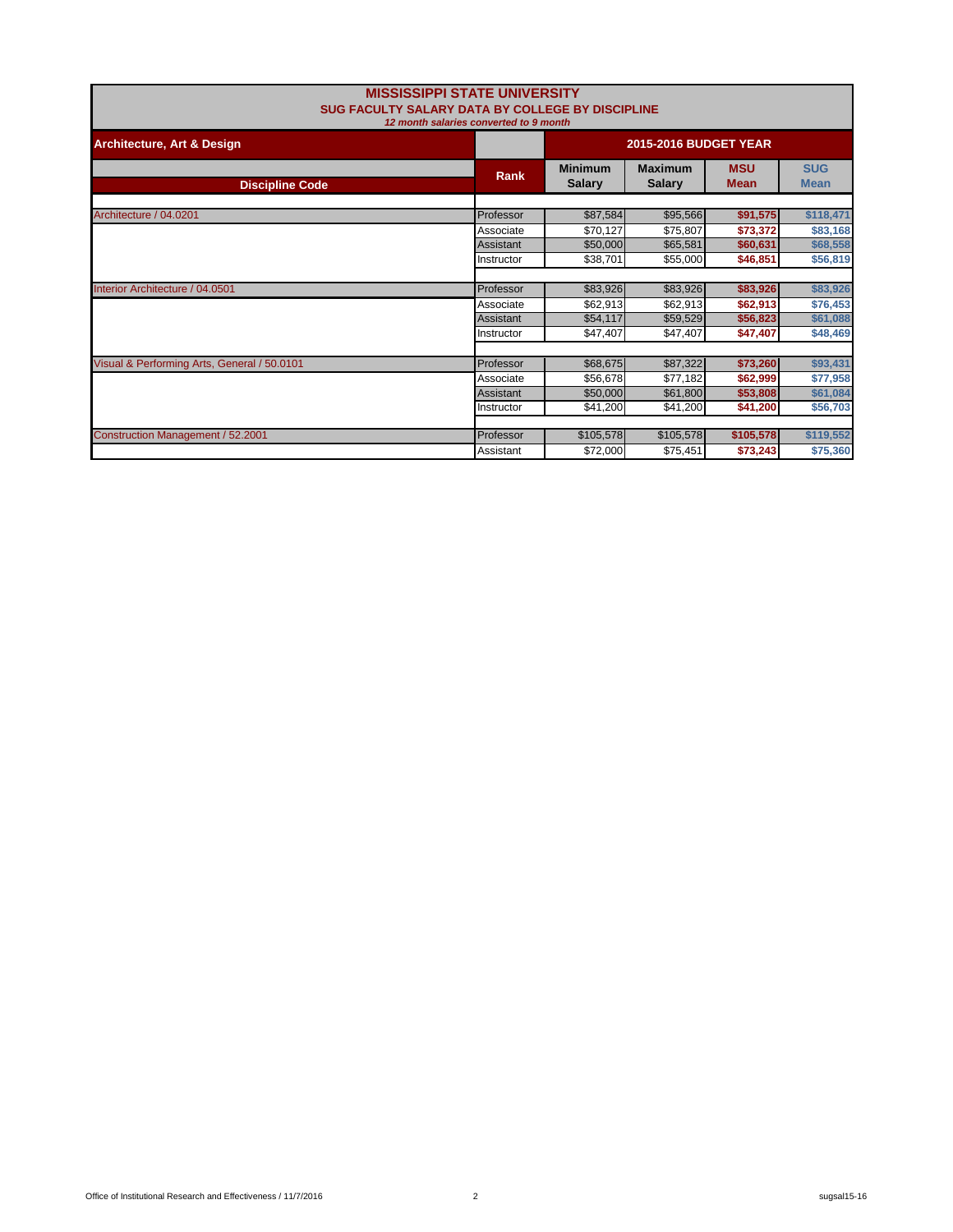| <b>MISSISSIPPI STATE UNIVERSITY</b><br><b>SUG FACULTY SALARY DATA BY COLLEGE BY DISCIPLINE</b><br>12 month salaries converted to 9 month |                         |                                 |                                 |                           |                           |
|------------------------------------------------------------------------------------------------------------------------------------------|-------------------------|---------------------------------|---------------------------------|---------------------------|---------------------------|
| <b>Arts &amp; Sciences</b>                                                                                                               |                         | <b>2015-2016 BUDGET YEAR</b>    |                                 |                           |                           |
| <b>Discipline Code</b>                                                                                                                   | Rank                    | <b>Minimum</b><br><b>Salary</b> | <b>Maximum</b><br><b>Salary</b> | <b>MSU</b><br><b>Mean</b> | <b>SUG</b><br><b>Mean</b> |
|                                                                                                                                          |                         |                                 |                                 |                           |                           |
| Speech Communication & Rhetoric / 09.0101                                                                                                | Professor               | \$79,447<br>\$67,518            | \$115,790                       | \$95,291                  | \$111,926                 |
|                                                                                                                                          | Associate<br>Assistant  | \$56,000                        | \$72,385<br>\$61,532            | \$69,286<br>\$59,598      | \$79,306<br>\$66,578      |
|                                                                                                                                          | Instructor              | \$37,415                        | \$55,217                        | \$43,328                  | \$45,639                  |
|                                                                                                                                          |                         |                                 |                                 |                           |                           |
| Foreign Language & Literatures, General / 16.0101                                                                                        | Professor<br>Associate  | \$93,360<br>\$56,954            | \$94,412<br>\$67,936            | \$93,886<br>\$59,397      | \$97,912<br>\$72,290      |
|                                                                                                                                          | Assistant               | \$53,168                        | \$56,714                        | \$54,168                  | \$61,416                  |
|                                                                                                                                          | Instructor              | \$30,827                        | \$36,886                        | \$32,992                  | \$41,315                  |
| English Language & Literature, General / 23.0101                                                                                         | Professor               | \$78,158                        | \$101,704                       | \$89,931                  | \$111,235                 |
|                                                                                                                                          | Associate               | \$58,619                        | \$80,546                        | \$63,332                  | \$76,252                  |
|                                                                                                                                          | Assistant               | \$50,000                        | \$54,471                        | \$53,433                  | \$64,134                  |
|                                                                                                                                          | Instructor              | \$27,050                        | \$52,597                        | \$34,297                  | \$40,878                  |
| Biology/Biological Sciences, General / 26.0101                                                                                           | Professor               | \$113,322                       | \$128,750                       | \$118,864                 | \$123,349                 |
|                                                                                                                                          | Associate               | \$70.957                        | \$94,974                        | \$75,768                  | \$85,699                  |
|                                                                                                                                          | Assistant               | \$57,000                        | \$65,925                        | \$63,060                  | \$74,174                  |
|                                                                                                                                          | Instructor              | \$42,685                        | \$54,484                        | \$47,104                  | \$47,738                  |
| Medical Microbiology & Bacteriology - 260503                                                                                             | Associate               | \$72,834                        | \$72,834                        | \$72,834                  | \$93,200                  |
|                                                                                                                                          | Assistant               | \$66,445                        | \$66,445                        | \$66.445                  | \$71,685                  |
|                                                                                                                                          |                         |                                 |                                 |                           |                           |
| Applied Mathematics, General / 27.0301                                                                                                   | Professor               | \$83,365                        | \$125,733                       | \$96,055                  | \$121,334                 |
|                                                                                                                                          | Associate               | \$65,348                        | \$77,235                        | \$70,470                  | \$85,596                  |
|                                                                                                                                          | Assistant<br>Instructor | \$50,000<br>\$36,000            | \$67,497<br>\$38,816            | \$61,496<br>\$37,485      | \$77,133<br>\$48,693      |
|                                                                                                                                          |                         |                                 |                                 |                           |                           |
| Systems Science & Theory / 30.0601                                                                                                       | Professor               | \$115,087                       | \$118,060                       | \$116,574                 | \$116,574                 |
|                                                                                                                                          | Associate               | \$72,090                        | \$73,676                        | \$72,883                  | \$72,883                  |
|                                                                                                                                          | Assistant               | \$64,721                        | \$77,190                        | \$70,955                  | \$70,955                  |
| Philosophy / 38.0101                                                                                                                     | Professor               | \$81,757                        | \$103,960                       | \$92,458                  | \$111,599                 |
|                                                                                                                                          | Associate               | \$61,293                        | \$61,535                        | \$61,414                  | \$71,475                  |
|                                                                                                                                          | Assistant               | \$53,560                        | \$55,105                        | \$54,255                  | \$61,350                  |
|                                                                                                                                          | Instructor              | \$35,350                        | \$39,889                        | \$36,863                  | \$38,156                  |
| Chemistry, General / 40.0501                                                                                                             | Professor               | \$90,855                        | \$124,339                       | \$110,777                 | \$140,079                 |
|                                                                                                                                          | Associate               | \$75,770                        | \$88,880                        | \$81,695                  | \$88,234                  |
|                                                                                                                                          | Assistant               | \$68,000                        | \$77,670                        | \$72,394                  | \$75,621                  |
|                                                                                                                                          | Instructor              | \$54,631                        | \$54,765                        | \$54,698                  | \$48,657                  |
| Geology/Earth Science, General / 40.0601                                                                                                 | Professor               | \$75,101                        | \$104,380                       | \$87,882                  | \$126,282                 |
|                                                                                                                                          | Associate               | \$65,088                        | \$69,251                        | \$66,890                  | \$89,334                  |
|                                                                                                                                          | Assistant               | \$59,160                        | \$61,812                        | \$60,587                  | \$75,441                  |
|                                                                                                                                          | Instructor              | \$38,232                        | \$45,341                        | \$41,447                  | \$52,891                  |
| Geological and Earth Sciences/Geosciences, Other / 40.0699                                                                               | Professor               | \$109,017                       | \$109,017                       | \$109,017                 | \$109,017                 |
|                                                                                                                                          | Assistant               | \$55.000                        | \$62,424                        | \$58,712                  | \$58,712                  |
|                                                                                                                                          |                         |                                 |                                 |                           |                           |
| Physics, General / 40.0801                                                                                                               | Professor               | \$81,241<br>\$68,471            | \$126,774<br>\$75,540           | \$94,234<br>\$72,070      | \$130,093<br>\$87,353     |
|                                                                                                                                          | Associate<br>Assistant  | \$59,793                        | \$69,950                        | \$64,540                  | \$76,178                  |
|                                                                                                                                          | Instructor              | \$49,899                        | \$54,150                        | \$51,656                  | \$51,276                  |
|                                                                                                                                          |                         |                                 |                                 |                           |                           |
| Psychology, General / 42.0101                                                                                                            | Professor<br>Associate  | \$105,406<br>\$71,227           | \$123,170<br>\$83,465           | \$111,673<br>\$74,093     | \$134,508<br>\$85,343     |
|                                                                                                                                          | Assistant               | \$62,000                        | \$68,557                        | \$64,825                  | \$73,244                  |
|                                                                                                                                          | Instructor              | \$38,446                        | \$39,530                        | \$38,988                  | \$51,054                  |
|                                                                                                                                          |                         |                                 |                                 |                           |                           |
| Public Administration / 44.0401                                                                                                          | Professor<br>Associate  | \$93,768<br>\$69,463            | \$100,921<br>\$69,463           | \$97,345<br>\$69,463      | \$146,252<br>\$106,474    |
|                                                                                                                                          | Assistant               | \$62,315                        | \$67,249                        | \$65,505                  | \$82,517                  |
|                                                                                                                                          | Instructor              | \$43,828                        | \$43,828                        | \$43,828                  | \$84,740                  |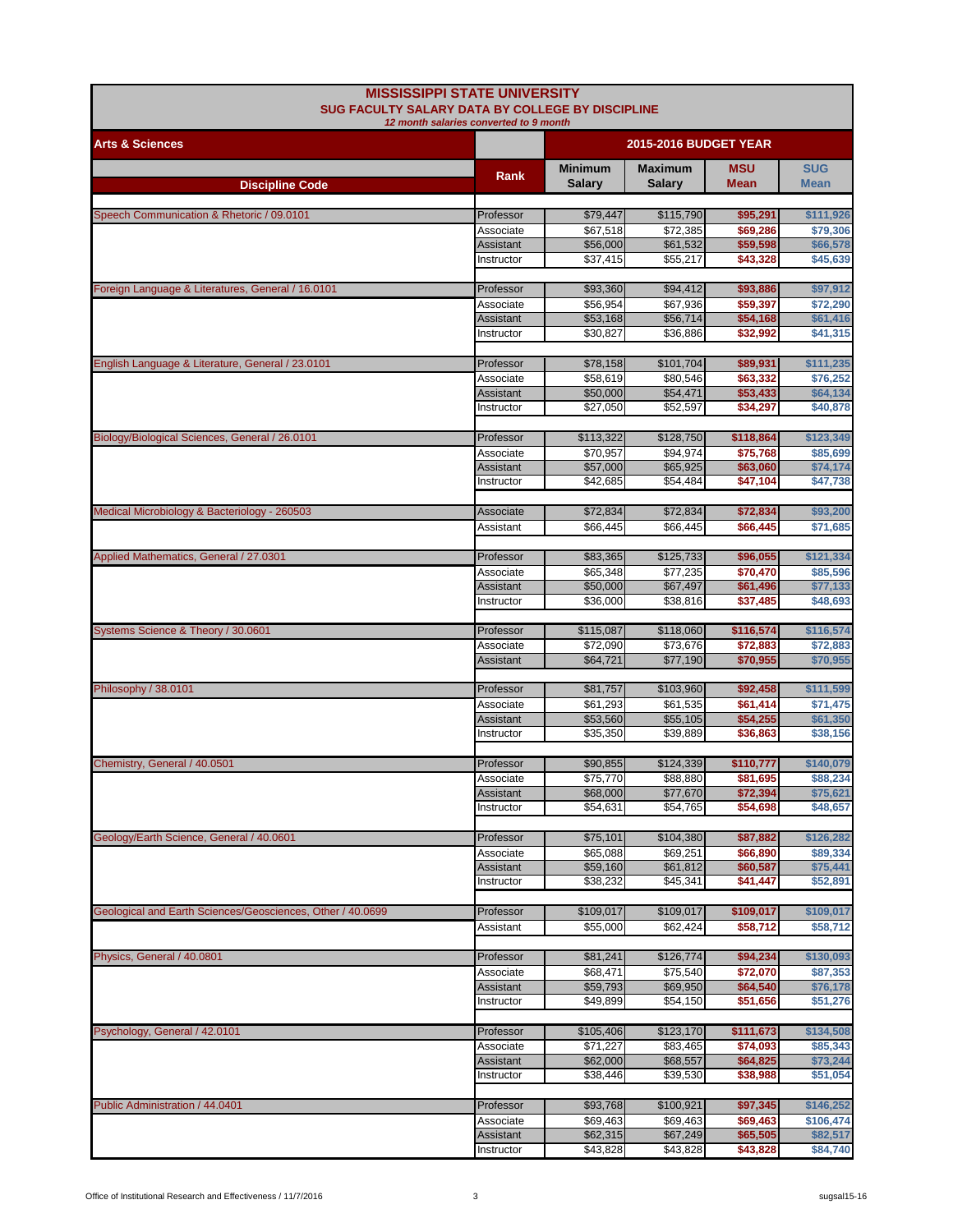| <b>MISSISSIPPI STATE UNIVERSITY</b><br>SUG FACULTY SALARY DATA BY COLLEGE BY DISCIPLINE |             |                                 |                                 |                           |                           |  |  |
|-----------------------------------------------------------------------------------------|-------------|---------------------------------|---------------------------------|---------------------------|---------------------------|--|--|
| 12 month salaries converted to 9 month                                                  |             |                                 |                                 |                           |                           |  |  |
| <b>Arts &amp; Sciences</b>                                                              |             |                                 | <b>2015-2016 BUDGET YEAR</b>    |                           |                           |  |  |
| <b>Discipline Code</b>                                                                  | <b>Rank</b> | <b>Minimum</b><br><b>Salary</b> | <b>Maximum</b><br><b>Salary</b> | <b>MSU</b><br><b>Mean</b> | <b>SUG</b><br><b>Mean</b> |  |  |
|                                                                                         |             |                                 |                                 |                           |                           |  |  |
| Social Work / 44.0701                                                                   | Professor   | \$93,281                        | \$122,733                       | \$108,007                 | \$124,749                 |  |  |
|                                                                                         | Associate   | \$68,269                        | \$68,269                        | \$68,269                  | \$78,030                  |  |  |
|                                                                                         | Assistant   | \$58,804                        | \$58,804                        | \$58,804                  | \$65,300                  |  |  |
|                                                                                         | Instructor  | \$42.654                        | \$42,654                        | \$42,654                  | \$53,002                  |  |  |
| Anthropology / 45.0201                                                                  | Professor   | \$82,290                        | \$94,533                        | \$88,411                  | \$119,248                 |  |  |
|                                                                                         | Associate   | \$69.625                        | \$79,677                        | \$73,430                  | \$82,066                  |  |  |
|                                                                                         | Assistant   | \$56,446                        | \$65,257                        | \$61,326                  | \$69,549                  |  |  |
| Criminology / 45.0401                                                                   | Professor   | \$95,475                        | \$95,475                        | \$95,475                  | \$147,579                 |  |  |
|                                                                                         | Assistant   | \$69.703                        | \$69,703                        | \$69,703                  | \$73,633                  |  |  |
|                                                                                         | Instructor  | \$42,024                        | \$42,024                        | \$42,024                  | \$54,073                  |  |  |
| Political Science & Government, General / 45.1001                                       | Professor   | \$98,424                        | \$123,886                       | \$111,155                 | \$129,746                 |  |  |
|                                                                                         | Associate   | \$70,821                        | \$70,821                        | \$70,821                  | \$86,226                  |  |  |
|                                                                                         | Assistant   | \$58,500                        | \$64,890                        | \$63,049                  | \$70,780                  |  |  |
|                                                                                         | Instructor  | \$37,800                        | \$40,521                        | \$39,161                  | \$46,362                  |  |  |
| Sociology / 45.1101                                                                     | Professor   | \$87,375                        | \$117,750                       | \$103,276                 | \$129,483                 |  |  |
|                                                                                         | Associate   | \$74,724                        | \$99,796                        | \$85,554                  | \$80,295                  |  |  |
|                                                                                         | Assistant   | \$59,000                        | \$86,213                        | \$66,257                  | \$66,322                  |  |  |
|                                                                                         | Instructor  | \$47,987                        | \$47,987                        | \$47,987                  | \$45,051                  |  |  |
| History, General / 54.0101                                                              | Professor   | \$72,123                        | \$128,271                       | \$100,153                 | \$115,884                 |  |  |
|                                                                                         | Associate   | \$57,260                        | \$72,460                        | \$68,805                  | \$77,017                  |  |  |
|                                                                                         | Assistant   | \$64,000                        | \$66,560                        | \$64,860                  | \$62,890                  |  |  |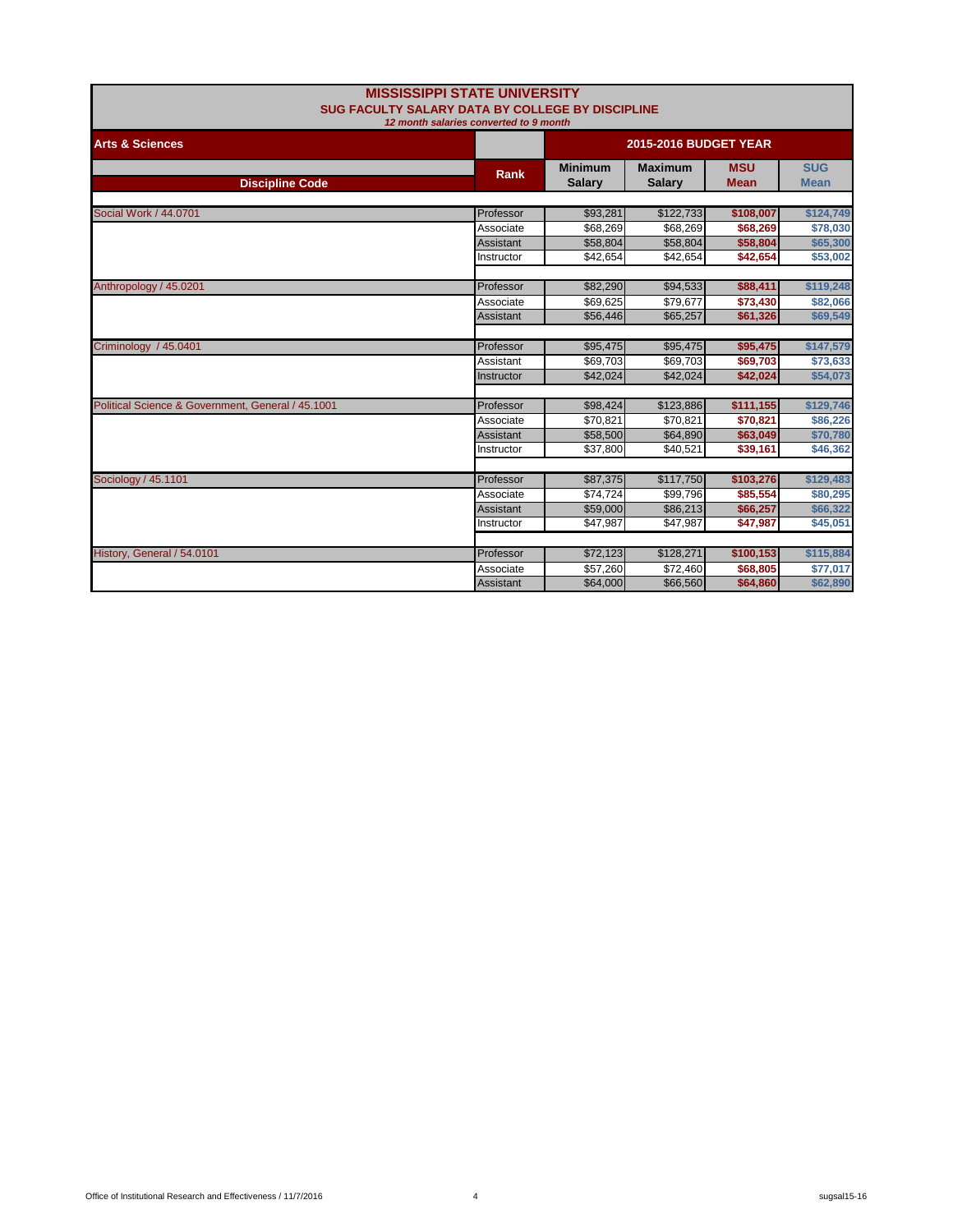| <b>MISSISSIPPI STATE UNIVERSITY</b><br>SUG FACULTY SALARY DATA BY COLLEGE BY DISCIPLINE<br>12 month salaries converted to 9 month |            |                                 |                                 |                           |                           |
|-----------------------------------------------------------------------------------------------------------------------------------|------------|---------------------------------|---------------------------------|---------------------------|---------------------------|
| <b>Business</b>                                                                                                                   |            | <b>2015-2016 BUDGET YEAR</b>    |                                 |                           |                           |
| <b>Discipline Code</b>                                                                                                            | Rank       | <b>Minimum</b><br><b>Salary</b> | <b>Maximum</b><br><b>Salary</b> | <b>MSU</b><br><b>Mean</b> | <b>SUG</b><br><b>Mean</b> |
| Business Administration & Management, General / 52.0201                                                                           | Professor  | \$145,498                       | \$163,872                       | \$153,212                 | \$205,991                 |
|                                                                                                                                   | Associate  | \$119,443                       | \$125,335                       | \$121,531                 | \$154,692                 |
|                                                                                                                                   | Assistant  | \$100,000                       | \$116,725                       | \$111,149                 | \$138,747                 |
|                                                                                                                                   | Instructor | \$48,333                        | \$59,241                        | \$53,787                  | \$80,248                  |
|                                                                                                                                   |            |                                 |                                 |                           |                           |
| Accounting / 52.0301                                                                                                              | Professor  | \$136,620                       | \$188,549                       | \$162,585                 | \$197,320                 |
|                                                                                                                                   | Associate  | \$105,233                       | \$106,005                       | \$105,619                 | \$170,822                 |
|                                                                                                                                   | Assistant  | \$125,483                       | \$156,500                       | \$143,769                 | \$170,775                 |
|                                                                                                                                   | Instructor | \$70,614                        | \$70,614                        | \$70,614                  | \$86,456                  |
|                                                                                                                                   |            |                                 |                                 |                           |                           |
| Business/Managerial Economics / 52.0601                                                                                           | Associate  | \$84,257                        | \$86,102                        | \$85,180                  | \$116,968                 |
|                                                                                                                                   | Assistant  | \$65.440                        | \$90.271                        | \$77,242                  | \$104,470                 |
| Finance, General / 52.0801                                                                                                        | Professor  | \$141,518                       | \$196,108                       | \$177,028                 | \$211,282                 |
|                                                                                                                                   | Associate  | \$141,080                       | \$155,446                       | \$148,263                 | \$173,108                 |
|                                                                                                                                   | Assistant  | \$125,000                       | \$125,000                       | \$125,000                 | \$176,532                 |
|                                                                                                                                   | Instructor | \$93,584                        | \$93,584                        | \$93,584                  | \$94,244                  |
|                                                                                                                                   |            |                                 |                                 |                           |                           |
| Management Information Systems, General / 52.1201                                                                                 | Professor  | \$154,137                       | \$185,576                       | \$169,857                 | \$193,847                 |
|                                                                                                                                   | Associate  | \$120,124                       | \$125,747                       | \$122,820                 | \$142,528                 |
|                                                                                                                                   | Assistant  | \$112,515                       | \$112,515                       | \$112,515                 | \$140,448                 |
|                                                                                                                                   | Instructor | \$54,179                        | \$54,179                        | \$54,179                  | \$98,783                  |
|                                                                                                                                   |            |                                 |                                 |                           |                           |
| Marketing/Marketing Management, General / 52.1401                                                                                 | Professor  | \$130,406                       | \$137,414                       | \$134,138                 | \$199,973                 |
|                                                                                                                                   | Associate  | \$135,557                       | \$141,036                       | \$138,297                 | \$144,598                 |
|                                                                                                                                   | Assistant  | \$109,000                       | \$132,600                       | \$124,444                 | \$140,393                 |
|                                                                                                                                   | Instructor | \$40,700                        | \$56,689                        | \$48,930                  | \$79,225                  |
| <b>Insurance - 52.1701</b>                                                                                                        | Instructor | \$54,368                        | \$54,368                        | \$54,368                  | \$54,368                  |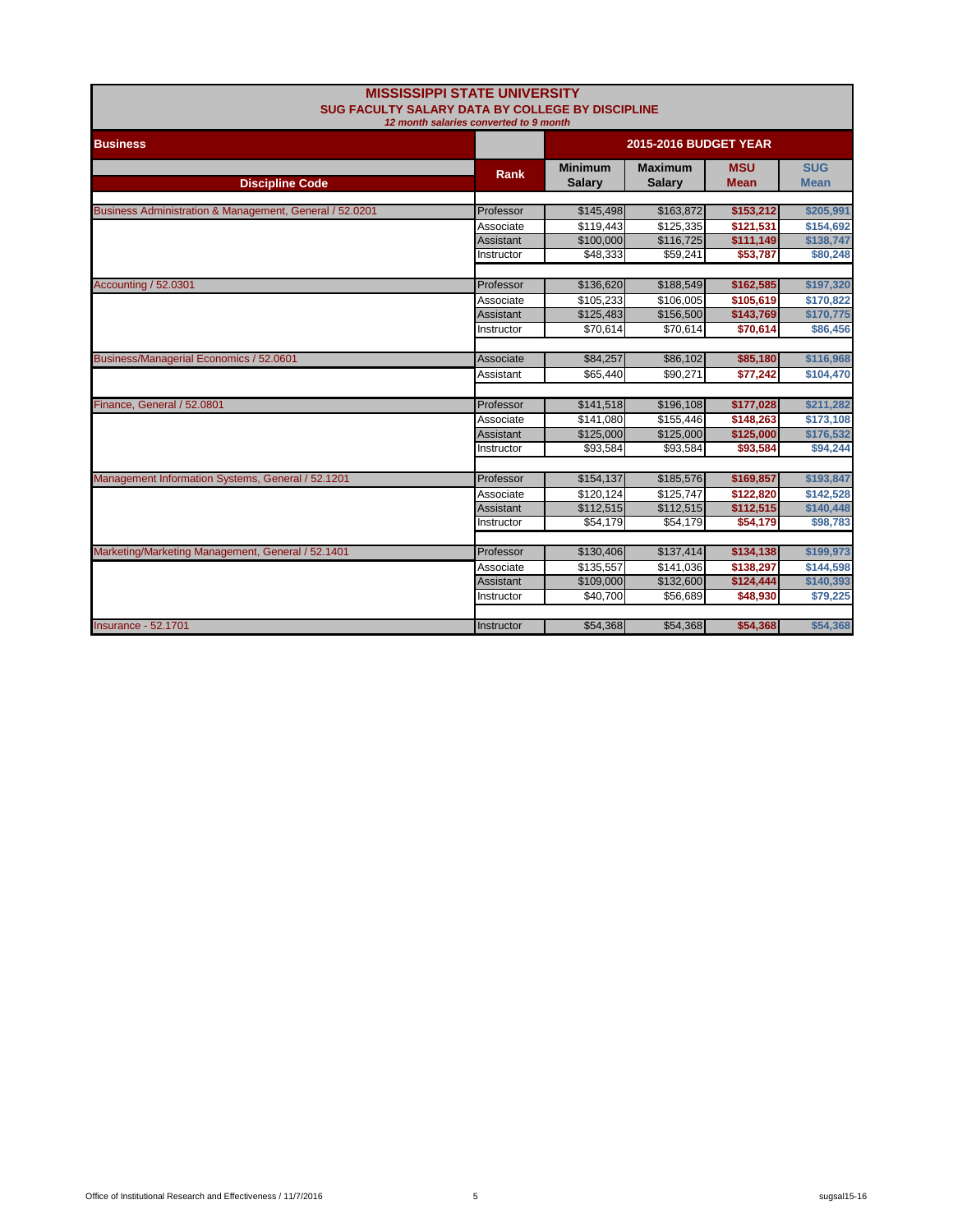| <b>MISSISSIPPI STATE UNIVERSITY</b><br><b>SUG FACULTY SALARY DATA BY COLLEGE BY DISCIPLINE</b><br>12 month salaries converted to 9 month |                        |                                 |                                 |                           |                           |  |
|------------------------------------------------------------------------------------------------------------------------------------------|------------------------|---------------------------------|---------------------------------|---------------------------|---------------------------|--|
| <b>Education</b>                                                                                                                         |                        | <b>2015-2016 BUDGET YEAR</b>    |                                 |                           |                           |  |
| <b>Discipline Code</b>                                                                                                                   | Rank                   | <b>Minimum</b><br><b>Salary</b> | <b>Maximum</b><br><b>Salary</b> | <b>MSU</b><br><b>Mean</b> | <b>SUG</b><br><b>Mean</b> |  |
| Education, General / 13.0101                                                                                                             | Professor              | \$83,386                        | \$83,386                        | \$83,386                  | \$121,100                 |  |
|                                                                                                                                          | Associate              | \$65,673                        | \$67,138                        | \$66,406                  | \$82,253                  |  |
| Educational Leadership & Administration / 13.0401                                                                                        | Professor              | \$83,738                        | \$83,738                        | \$83,738                  | \$117,681                 |  |
|                                                                                                                                          | Assistant              | \$61,378                        | \$64,890                        | \$63,134                  | \$69,097                  |  |
|                                                                                                                                          | Instructor             | \$55,618                        | \$55,618                        | \$55,618                  | \$48,276                  |  |
| Community College Education / 13.0407                                                                                                    | Associate              | \$66,518                        | \$92,230                        | \$76,406                  | \$76,406                  |  |
| Elementary and Middle School Administrative/Principalship / 13.0408                                                                      | Professor              | \$93,971                        | \$93,971                        | \$93,971                  | \$93,971                  |  |
|                                                                                                                                          | Associate              | \$69,625                        | \$69,625                        | \$69,625                  | \$69,625                  |  |
|                                                                                                                                          | Assistant              | \$54,172                        | \$65,297                        | \$59,734                  | \$59,734                  |  |
| Special Education & Teaching / 13.1001                                                                                                   | Professor              | \$84,025                        | \$86,320                        | \$85,173                  | \$110,413                 |  |
|                                                                                                                                          | Assistant              | \$57,794                        | \$61.617                        | \$59,706                  | \$66,553                  |  |
|                                                                                                                                          | Instructor             | \$42,500                        | \$42,500                        | \$42,500                  | \$52,298                  |  |
| Counselor Education / 13.1101                                                                                                            | Professor              | \$87,879                        | \$103,726                       | \$95,389                  | \$116,523                 |  |
|                                                                                                                                          | Associate              | \$64,000                        | \$66,259                        | \$65,130                  | \$81,846                  |  |
|                                                                                                                                          | Assistant              | \$56.665                        | \$61,307                        | \$59,522                  | \$68,834                  |  |
|                                                                                                                                          | Instructor             | \$34,356                        | \$37,499                        | \$35,928                  | \$43,480                  |  |
| Elementary Education / 13.1202                                                                                                           | Professor              | \$101,610                       | \$126,790                       | \$114,200                 | \$103,734                 |  |
|                                                                                                                                          | Associate              | \$69,586                        | \$69,586                        | \$69,586                  | \$73,614                  |  |
|                                                                                                                                          | Assistant              | \$59,019                        | \$60,010                        | \$59,512                  | \$62,445                  |  |
|                                                                                                                                          | Instructor             | \$36,810                        | \$51,608                        | \$44,419                  | \$48,373                  |  |
| Secondary Education / 13.1205                                                                                                            | Associate              | \$66,896                        | \$69,227                        | \$68,062                  | \$75,305                  |  |
|                                                                                                                                          | Assistant              | \$58,000                        | \$60,400                        | \$59,420                  | \$63,328                  |  |
|                                                                                                                                          | Instructor             | \$37,385                        | \$48,231                        | \$43,164                  | \$55,487                  |  |
| Music Teacher Education / 13.1312                                                                                                        | Professor              | \$68,442                        | \$105,935                       | \$83,418                  | \$86,052                  |  |
|                                                                                                                                          | Associate              | \$53,890                        | \$74,202                        | \$62,373                  | \$61,300                  |  |
|                                                                                                                                          | Assistant              | \$45,808                        | \$45,808                        | \$45,808                  | \$45,808                  |  |
|                                                                                                                                          | Instructor             | \$42,719                        | \$70,531                        | \$54,381                  | \$51,958                  |  |
| Physical Education Teaching and Coaching / 13.1314                                                                                       | Associate              | \$65,002                        | \$65,002                        | \$65,002                  | \$75,133                  |  |
|                                                                                                                                          | Instructor             | \$41,602                        | \$47,988                        | \$44,795                  | \$47,504                  |  |
|                                                                                                                                          |                        |                                 |                                 |                           |                           |  |
| Teacher Education & Professional Development, Specific Subject Areas, Other / 13.1399                                                    | Professor<br>Associate | \$75,415<br>\$66,737            | \$105,298<br>\$66,737           | \$90,837<br>\$66,737      | \$101,949<br>\$82,209     |  |
|                                                                                                                                          | Assistant              | \$56,843                        | \$64,756                        | \$58,891                  | \$68,394                  |  |
|                                                                                                                                          | Instructor             | \$39,818                        | \$57,472                        | \$49,027                  | \$50,572                  |  |
|                                                                                                                                          |                        |                                 |                                 |                           |                           |  |
| Kinesiology & Exercise Science / 31.0505                                                                                                 | Professor<br>Associate | \$81,947<br>\$68,592            | \$99,265<br>\$71,850            | \$90,606<br>\$69,552      | \$111,381<br>\$80,584     |  |
|                                                                                                                                          | Assistant              | \$59,800                        | \$64,050                        | \$61,347                  | \$68,698                  |  |
|                                                                                                                                          | Instructor             | \$36,746                        | \$48,456                        | \$41,885                  | \$47,582                  |  |
| Educational Psychology / 42.2806                                                                                                         |                        | \$74,940                        | \$110,430                       | \$90,531                  | \$112,935                 |  |
|                                                                                                                                          | Professor<br>Associate | \$57,626                        | \$86,821                        | \$69,139                  | \$76,511                  |  |
|                                                                                                                                          | Assistant              | \$60,770                        | \$63,783                        | \$61,675                  | \$66,665                  |  |
|                                                                                                                                          | Instructor             | \$52,722                        | \$52,722                        | \$52,722                  | \$46,029                  |  |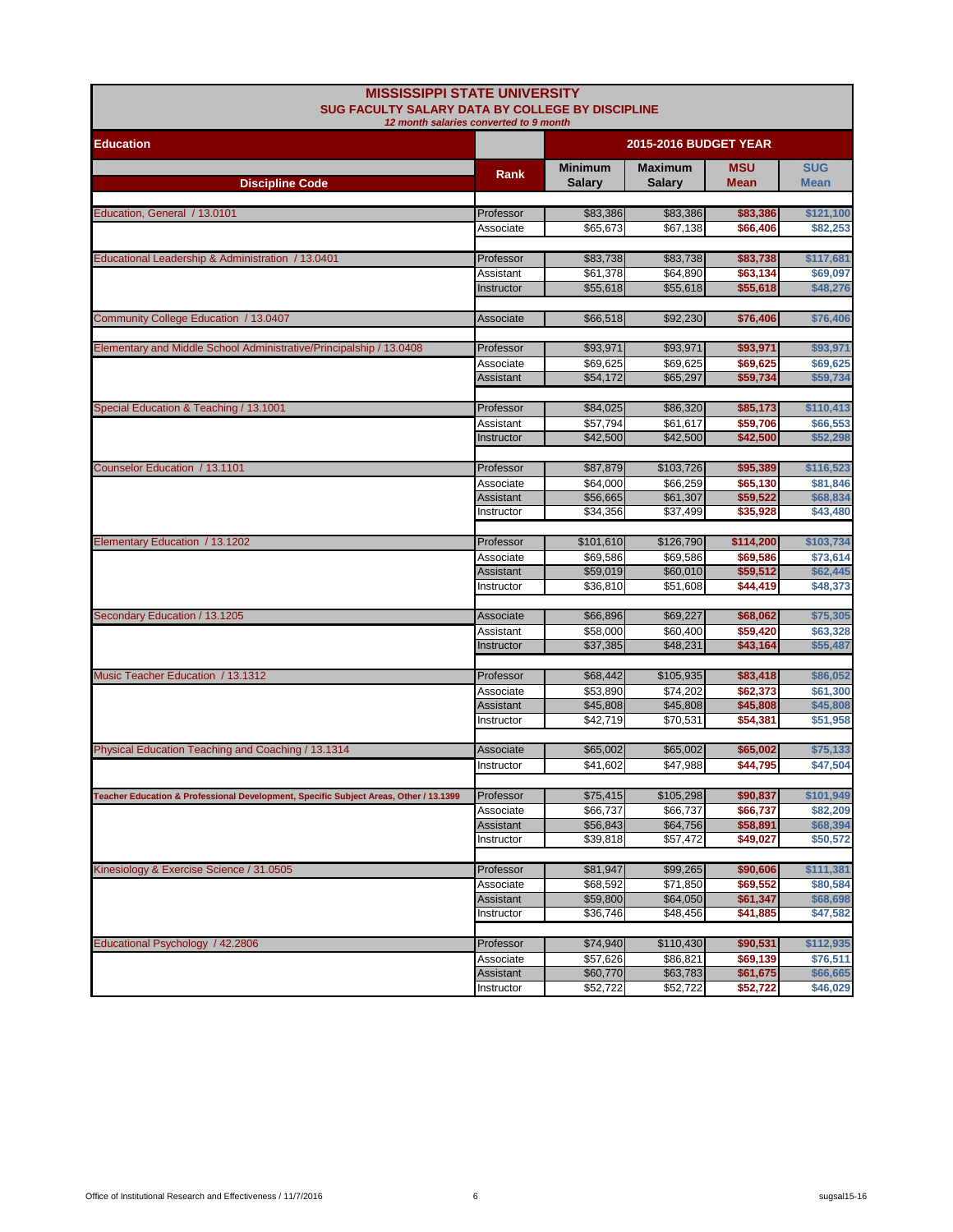| <b>MISSISSIPPI STATE UNIVERSITY</b><br>SUG FACULTY SALARY DATA BY COLLEGE BY DISCIPLINE<br>12 month salaries converted to 9 month |                  |                                 |                                 |                           |                           |  |
|-----------------------------------------------------------------------------------------------------------------------------------|------------------|---------------------------------|---------------------------------|---------------------------|---------------------------|--|
| <b>Engineering</b>                                                                                                                |                  |                                 | <b>2015-2016 BUDGET YEAR</b>    |                           |                           |  |
| <b>Discipline Code</b>                                                                                                            | Rank             | <b>Minimum</b><br><b>Salary</b> | <b>Maximum</b><br><b>Salary</b> | <b>MSU</b><br><b>Mean</b> | <b>SUG</b><br><b>Mean</b> |  |
|                                                                                                                                   |                  |                                 |                                 |                           |                           |  |
| Computer & Information Sciences / 11.0101                                                                                         | Professor        | \$110,495                       | \$157,056                       | \$126,452                 | \$153,268                 |  |
|                                                                                                                                   | Associate        | \$87.000                        | \$105,383                       | \$97,259                  | \$111,935                 |  |
|                                                                                                                                   | Assistant        | \$62,197<br>\$48,001            | \$104,786<br>\$48,585           | \$84,228<br>\$48,293      | \$99,619                  |  |
|                                                                                                                                   | Instructor       |                                 |                                 |                           | \$62,120                  |  |
| Aerospace Engineering / 14.0201                                                                                                   | Professor        | \$115,826                       | \$207,301                       | \$134,001                 | \$149,068                 |  |
|                                                                                                                                   | Associate        | \$88,187                        | \$118,352                       | \$98,693                  | \$105,529                 |  |
|                                                                                                                                   | Assistant        | \$56,956                        | \$86,607                        | \$78,799                  | \$86,384                  |  |
|                                                                                                                                   | Instructor       | \$51,254                        | \$96,152                        | \$65,977                  | \$63,357                  |  |
|                                                                                                                                   |                  |                                 |                                 |                           |                           |  |
| Bioengineering & Biomedical Engineering / 14.0501                                                                                 | Professor        | \$111,006                       | \$124,974                       | \$116,627                 | \$164,879                 |  |
| (Also in Ag & Life Sciences)                                                                                                      | Associate        | \$80,710                        | \$94,290                        | \$89,865                  | \$108,022                 |  |
|                                                                                                                                   | Assistant        | \$56,979                        | \$85,000                        | \$72,894                  | \$87,688                  |  |
| Chemical Engineering / 14.0701                                                                                                    | Professor        | \$113,249                       | \$113,249                       | \$113,249                 | \$162,544                 |  |
|                                                                                                                                   | Associate        | \$92,613                        | \$110,772                       | \$100,243                 | \$107,020                 |  |
|                                                                                                                                   | Assistant        | \$77,000                        | \$88,562                        | \$83,615                  | \$91,724                  |  |
|                                                                                                                                   | Instructor       | \$76,598                        | \$76,598                        | \$76,598                  | \$75,439                  |  |
|                                                                                                                                   |                  |                                 |                                 |                           |                           |  |
| Civil Engineering / 14.0801                                                                                                       | Professor        | \$120,649                       | \$146,588                       | \$135,009                 | \$138,898                 |  |
|                                                                                                                                   | Associate        | \$85.560                        | \$107.834                       | \$95.172                  | \$98,343                  |  |
|                                                                                                                                   | <b>Assistant</b> | \$46,217                        | \$89,001                        | \$77,461                  | \$87,699                  |  |
| Computer Engineering / 14.0901                                                                                                    | Associate        | \$99,008                        | \$99,008                        | \$99,008                  | \$95,120                  |  |
|                                                                                                                                   | Assistant        | \$73,902                        | \$97,250                        | \$82,551                  | \$88,195                  |  |
|                                                                                                                                   |                  |                                 |                                 |                           |                           |  |
| Electrical & Electronics Engineering / 14.1001                                                                                    | Professor        | \$115,976                       | \$154,727                       | \$130,249                 | \$147,468                 |  |
|                                                                                                                                   | Associate        | \$85,806                        | \$122,791                       | \$103,506                 | \$105,988                 |  |
|                                                                                                                                   | Assistant        | \$75,000                        | \$93,350                        | \$82,944                  | \$92,540                  |  |
|                                                                                                                                   |                  |                                 |                                 |                           |                           |  |
| Mechanical Engineering / 14.1901                                                                                                  | Professor        | \$113,069                       | \$149,059                       | \$132,898                 | \$146,855                 |  |
|                                                                                                                                   | Associate        | \$74,858                        | \$101,138                       | \$89,034                  | \$101,435                 |  |
|                                                                                                                                   | Assistant        | \$64,303                        | \$121,349                       | \$87,759                  | \$88,459                  |  |
|                                                                                                                                   | Instructor       | \$57,680                        | \$60,165                        | \$58,923                  | \$65,979                  |  |
| Industrial Engineering / 14.3501                                                                                                  | Professor        | \$122,250                       | \$127,722                       | \$124,986                 | \$143,013                 |  |
|                                                                                                                                   | Associate        | \$99,250                        | \$99,250                        | \$99,250                  | \$101,196                 |  |
|                                                                                                                                   | Assistant        | \$71,447                        | \$89,350                        | \$82,063                  | \$88,784                  |  |
|                                                                                                                                   |                  |                                 |                                 |                           |                           |  |
| Industrial Technology/Technician / 15.0612                                                                                        | Associate        | \$65,365                        | \$65,365                        | \$65,365                  | \$65,365                  |  |
|                                                                                                                                   | Instructor       | \$39,257                        | \$46,784                        | \$43,021                  | \$43,021                  |  |
|                                                                                                                                   |                  |                                 |                                 |                           |                           |  |
| Industrial Production Technologies/Technicians, Other / 15.0699                                                                   | Professor        | \$138,907                       | \$138,907                       | \$138,907                 | \$138,907                 |  |
|                                                                                                                                   | Associate        | \$97,847                        | \$97,847                        | \$97,847                  | \$97,847                  |  |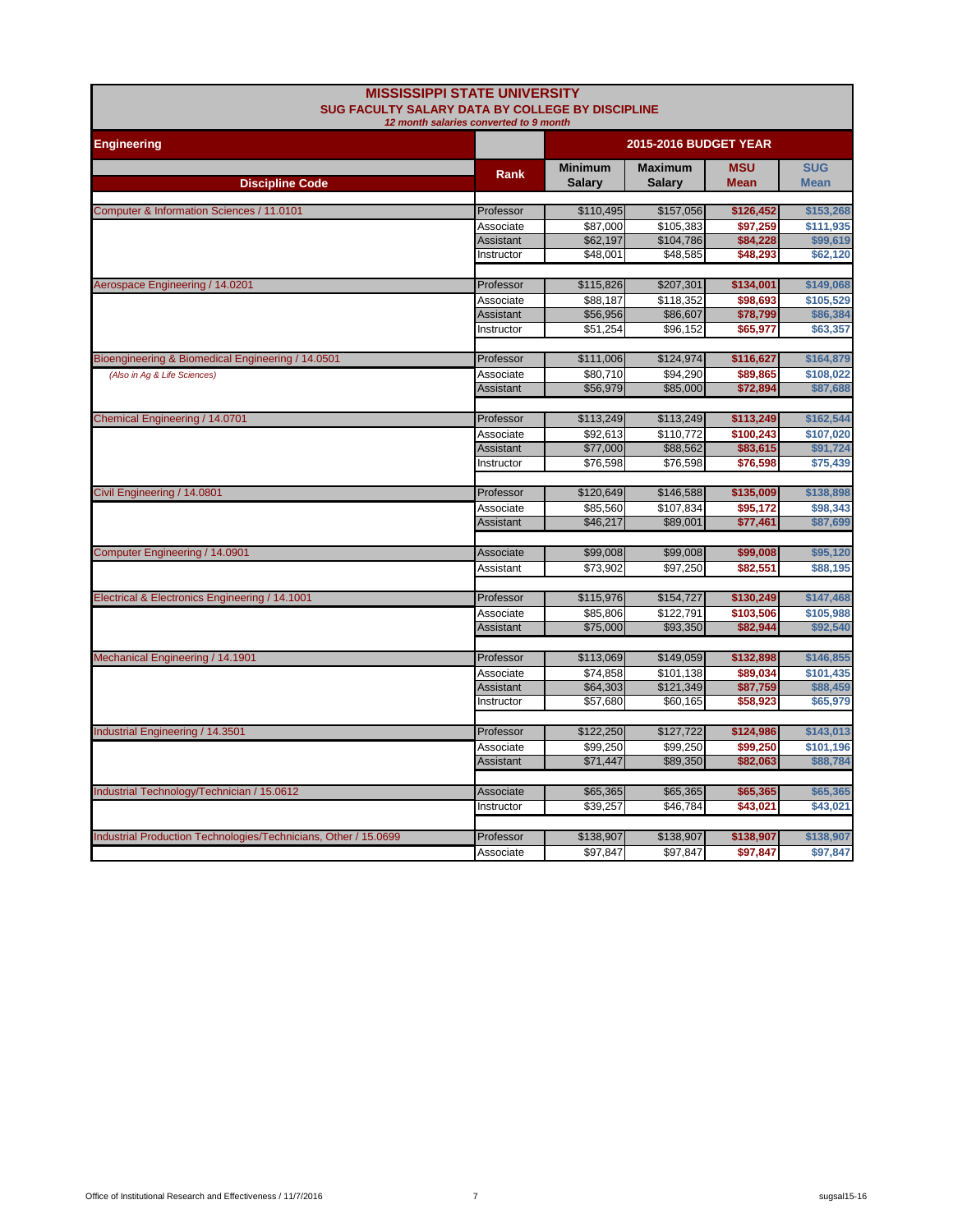| <b>MISSISSIPPI STATE UNIVERSITY</b><br>SUG FACULTY SALARY DATA BY COLLEGE BY DISCIPLINE<br>12 month salaries converted to 9 month |             |                                 |                           |          |           |  |
|-----------------------------------------------------------------------------------------------------------------------------------|-------------|---------------------------------|---------------------------|----------|-----------|--|
| <b>Forest Resources</b>                                                                                                           |             | <b>2015-2016 BUDGET YEAR</b>    |                           |          |           |  |
| <b>Discipline Code</b>                                                                                                            | <b>Rank</b> | <b>Minimum</b><br><b>Salary</b> | <b>SUG</b><br><b>Mean</b> |          |           |  |
| Forestry, General / 03.0501                                                                                                       | Professor   | \$76,231                        | \$124,238                 | \$87,277 | \$105,410 |  |
|                                                                                                                                   | Associate   | \$71,124                        | \$79,117                  | \$75,121 | \$86,890  |  |
|                                                                                                                                   | Assistant   | \$60,753                        | \$72,138                  | \$65,466 | \$70,578  |  |
| Wood Science & Wood Products/Pulp & Paper Technology / 03.0509                                                                    | Professor   | \$80,710                        | \$117,147                 | \$94,072 | \$93,802  |  |
|                                                                                                                                   | Associate   | \$66,732                        | \$75,021                  | \$70,876 | \$70,376  |  |
|                                                                                                                                   | Assistant   | \$54,806                        | \$70,000                  | \$65,120 | \$62,523  |  |
| Wildlife, Fish & Wildlands Science & Management / 03.0601                                                                         | Professor   | \$79,686                        | \$103,572                 | \$89,765 | \$88,765  |  |
|                                                                                                                                   | Associate   | \$62,444                        | \$78,463                  | \$69,730 | \$69,267  |  |
|                                                                                                                                   | Assistant   | \$61,303                        | \$74,675                  | \$65,499 | \$64,751  |  |
|                                                                                                                                   | Instructor  | \$56,650                        | \$56,650                  | \$56,650 | \$56,650  |  |